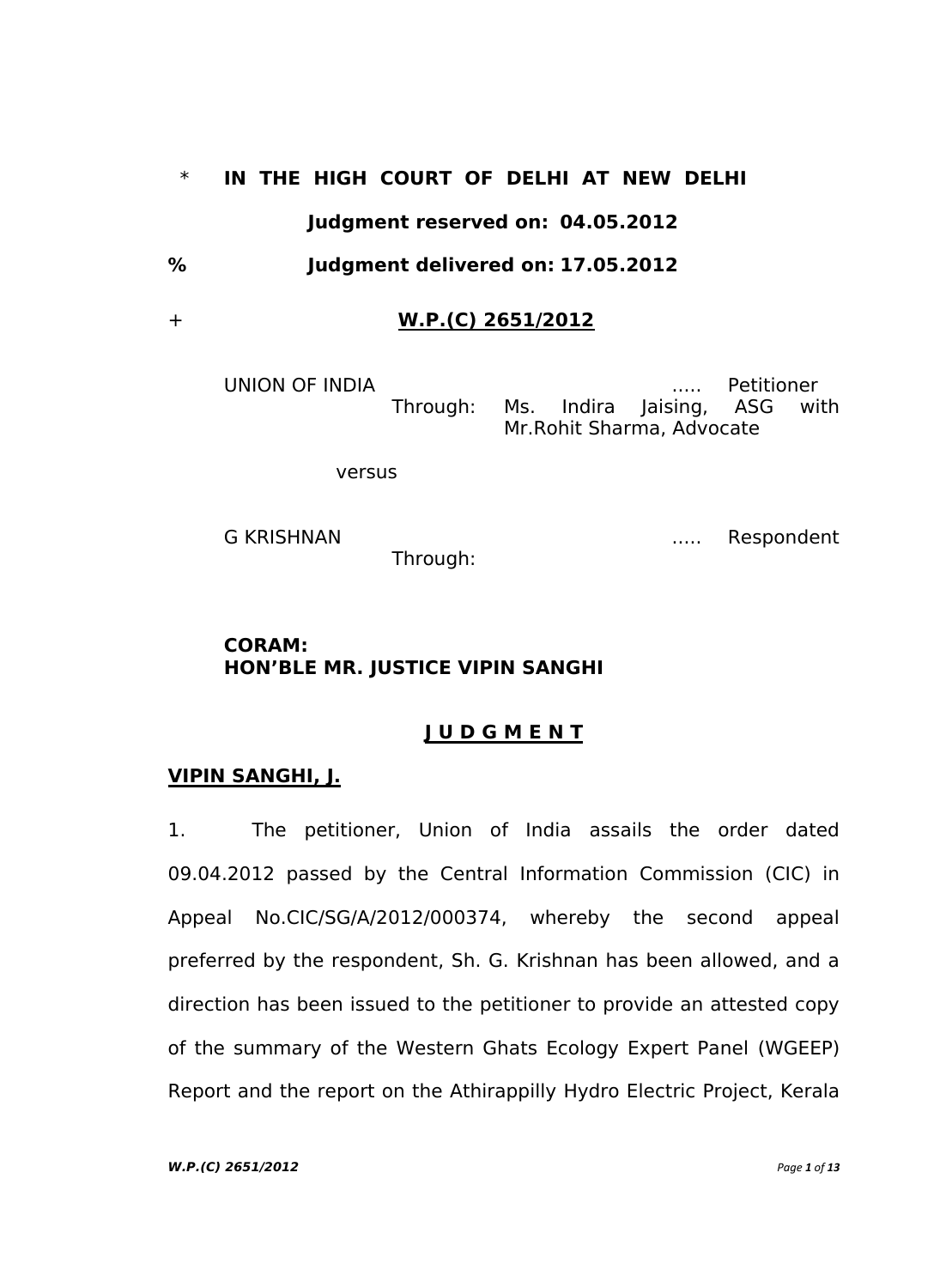to the respondent before 05.05.2012. It has further been directed that the WGEEP report be placed on the website of the Ministry of Environment and Forest (MOEF) before 10.05.2012. A further direction has been issued to the (MOEF) to publish all reports of commissions, special committees or panels within 30 days of receiving the same, unless it is felt that any part of such report is exempted under the provisions of Section 8(1) and Section 9 of the Right to Information (RTI) Act. Further directions have been issued in this regard.

2. The respondent sought from the PIO of the petitioner the summary of the report submitted to the MOEF by the WGEEP under the chairmanship of Prof. Madhav Gadgil and their report on the Athirappilly HEP Kerala. The PIO of the MOEF replied to the said query by observing that:

*"The Ministry of Environment and Forests is still in the process of examining the report of the Western Ghats Ecology Expert Panel in consultation with the six State Governments of the Western Ghats region. As such the report is not final, still a draft under consideration of the Ministry and thus not complete or ready for disclosure under RTI.* 

*You may repeat your application at a later date after completion of the process.*"

3. Dissatisfied with the aforesaid, the respondent preferred a first appeal, which was also rejected on the ground that the disclosure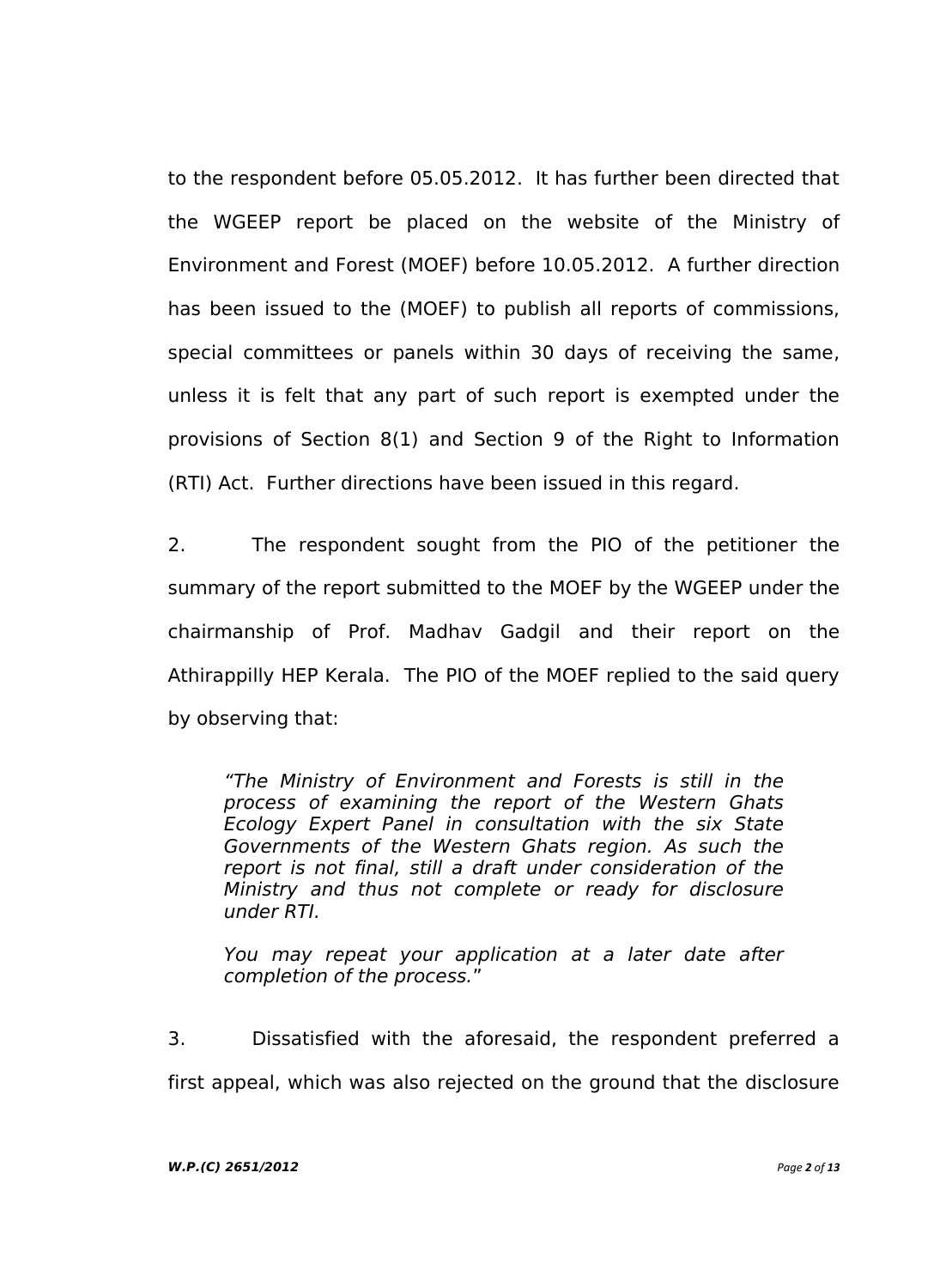of the said report would prejudicially affect the "*strategic, scientific or economic interests of the State*". Consequently, the petitioner raised the defence available under Section 8(1)(a) of the RTI Act to deny the supply of the information sought by the respondent.

4. As aforesaid, the CIC has allowed the appeal preferred by the respondent.

5. The submission of learned ASG Ms. Indira Jaising, who appears for the petitioner, is that so as to take an informed decision while acting under Section 3(2)(v) of the Environment Protection Act, 1986, which empowers the Central Government to take measures with respect to "*restriction of areas in which any industries, operations or processes or class of industries, operations or processes shall not be carried out or shall be carried out subject to certain safeguards*", the MOEF constituted an expert panel on 04.03.2010 called the WGEEP under the chairmanship of Prof. Madhav Gadgil. This expert panel had 13 members and one chairman, namely Prof. Madhav Gadgil.

6. It is argued that this expert panel was constituted in recognition of the fact that the western ghats is one of the 34 global biodiversity hotspots, and that it is considered environmentally sensitive and ecologically significant. The function to be performed by the panel included assessment of current status of ecology of the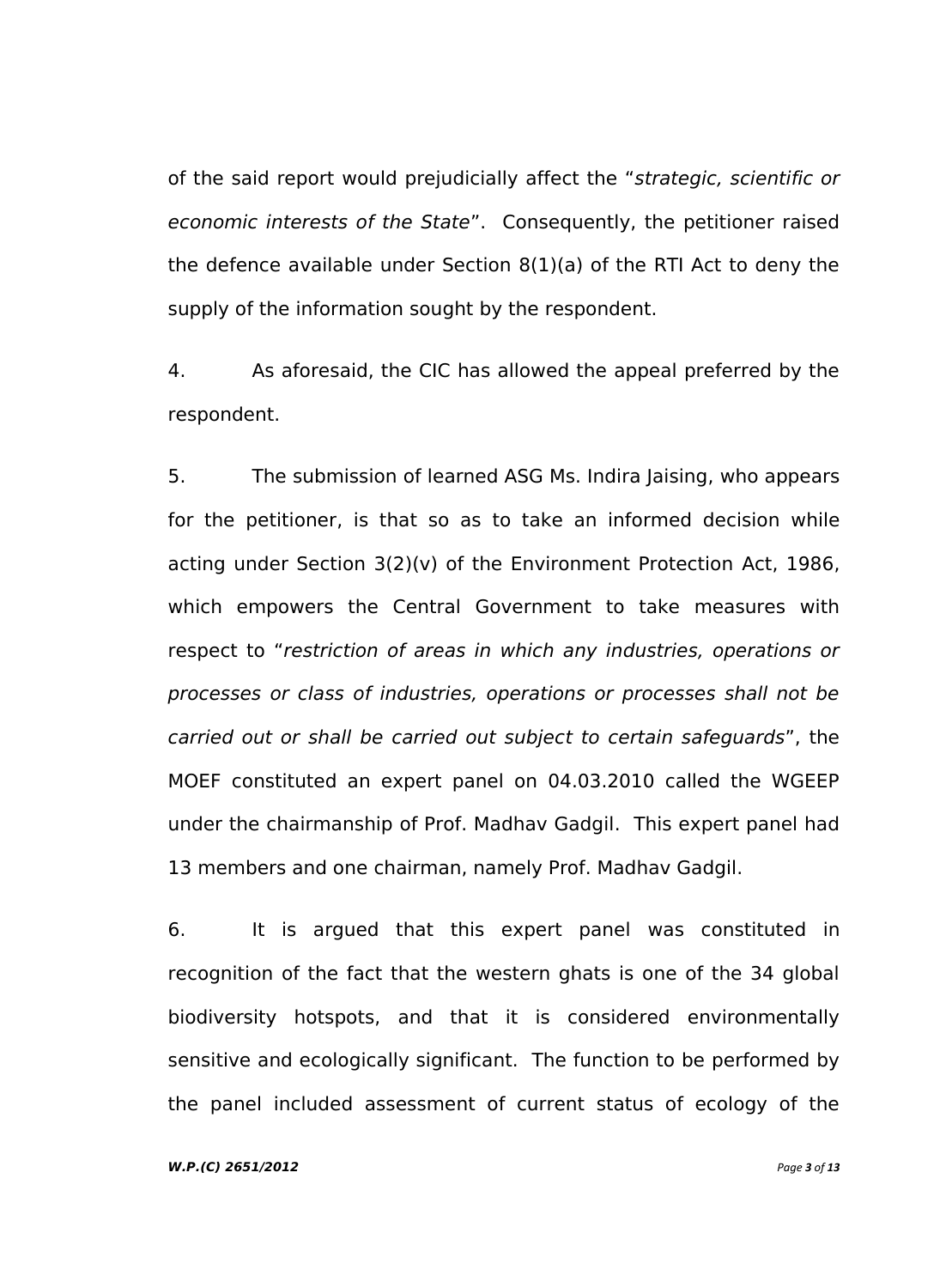western ghats as well as to demarcate the areas with recommendation for the same being notified as ecologically sensitive areas under the Environment Protection Act, 1986.

7. The learned ASG submits that the WGEEP report, inter alia, contains recommendations regarding demarcation of the ecologically sensitive areas in the western ghats, broad sectoral guidelines for regulation of activity therein and establishment of western ghats ecology authority under the Environment Protection Act, 1986 for the entire western ghats region.

8. It is also argued that the western ghats have complex interstate character as they are spread across an approximate area of 1,29,000 sq. kms. of the six western ghat States, namely, Tamil Nadu, Kerala, Karnataka, Goa, Maharashtra and Gujarat. Therefore, the recommendations of WGEEP would influence many sectoral activities, such as agricultural land use, mining industry, tourism, water resources, power, roads and railways. The learned ASG submits that the said report itself records that the same has been prepared on the basis of deficient and incomplete data. She submits that declaring the Western Ghats as an ecologically sensitive zone would have far reaching implications on all on-going as well as proposed industrial activities in different States.

## *W.P.(C) 2651/2012 Page 4 of 13*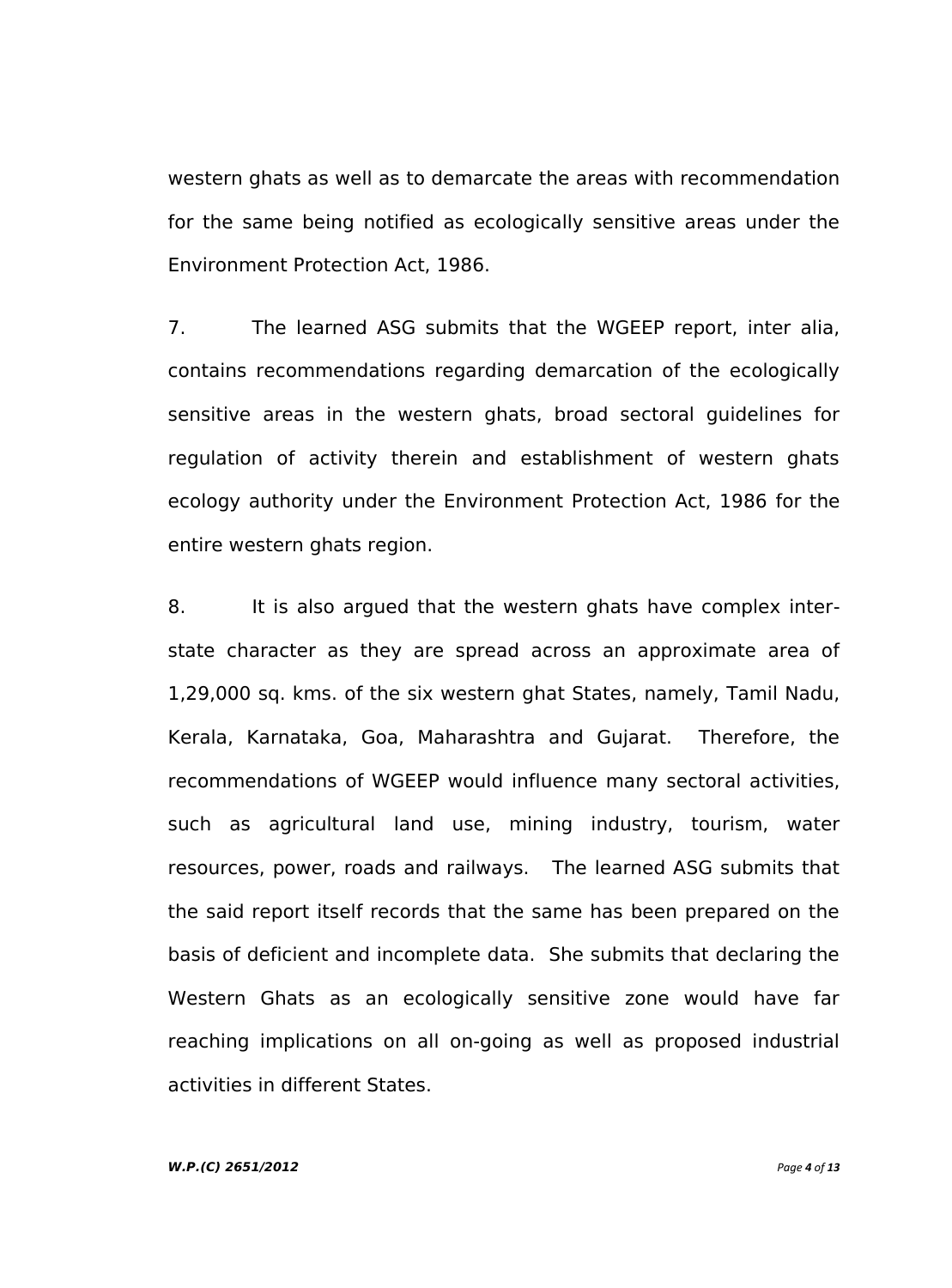9. It is argued that the said report is still under consideration of the concerned States and any hasty decision on making the report public without adequate consultative process would lead to misuse of the report, and the same may become a stumbling block in the process of development of the western ghats regions.

10. She submits that before the recommendations of the WGEEP panel are accepted by the Central Government, the views of different States that are likely to be affected are required to be considered. If, at this stage, the WGEEP panel report is made public, even before obtaining and considering the views of the affected States, there would be a spate of applications seeking notification of certain areas as ecologically sensitive, based on the recommendations contained in the WGEEP report.

11. The learned ASG submits that the petitioner is not averse to the disclosure of the WGEEP report. However, the same would be released after the process of examination of the said report, in consultation with the affected State Governments of the western ghats region, is completed, and a final decision with regard to acceptance or rejection, in whole or in part or with modification/ conditions/ qualification is taken. This process is not final, and consequently the report cannot be disclosed in the scientific or economic interests of the

## *W.P.(C) 2651/2012 Page 5 of 13*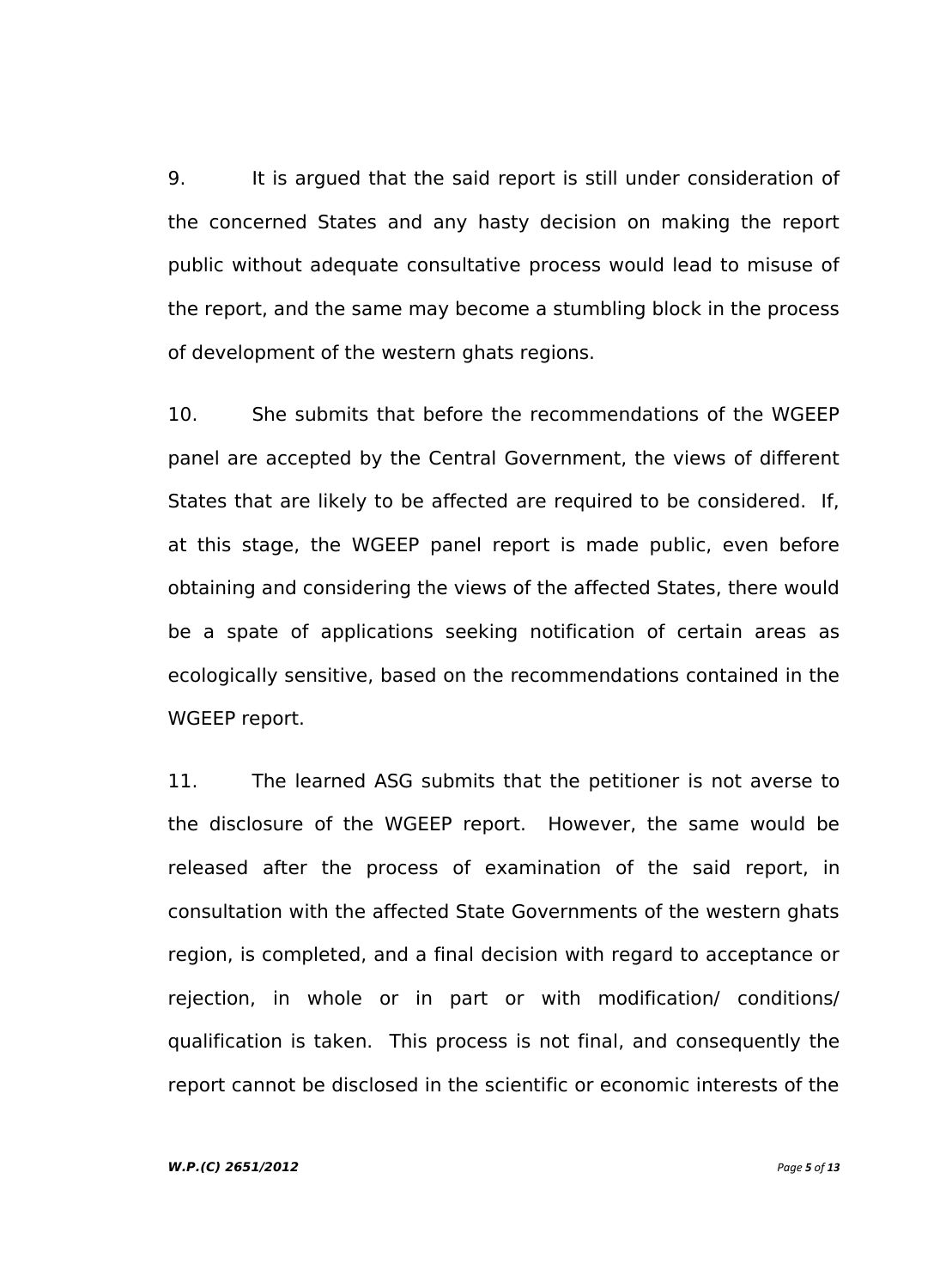State.

12. The learned ASG points out that a host of information in relation to the minutes of the meeting/report of the Madhav Gadgil committee/panel; 42 commissioned papers; 7 brainstorming sessions; 1 expert consultative meeting; 8 consultations with Govt. Agencies; 40 consultations with civil society groups; 14 field visits have already been made public by placing the same on the website – [www.westernghatsindia.org.](http://www.westernghatsindia.org/) Consequently, the materials which have gone into the preparation of the report of the WGEEP have been made public.

13. It is also argued that under section  $4(1)(c)$  of the RTI Act, every public authority is obliged to "*publish all relevant facts while formulating important policies or announcing decisions which affects the public*". It is argued that in compliance with section 4(1)(c), the aforesaid information which contains the relevant facts and which would be taken into account while formulating a policy in respect of the ecology of the western ghats has been made public and the decision, as and when taken, would also be made public.

14. A perusal of the impugned order shows that the petitioner did not deny that Prof. Madhav Gadgil had already submitted the WGEEP report. The CIC noticed that since the report has already been

## *W.P.(C) 2651/2012 Page 6 of 13*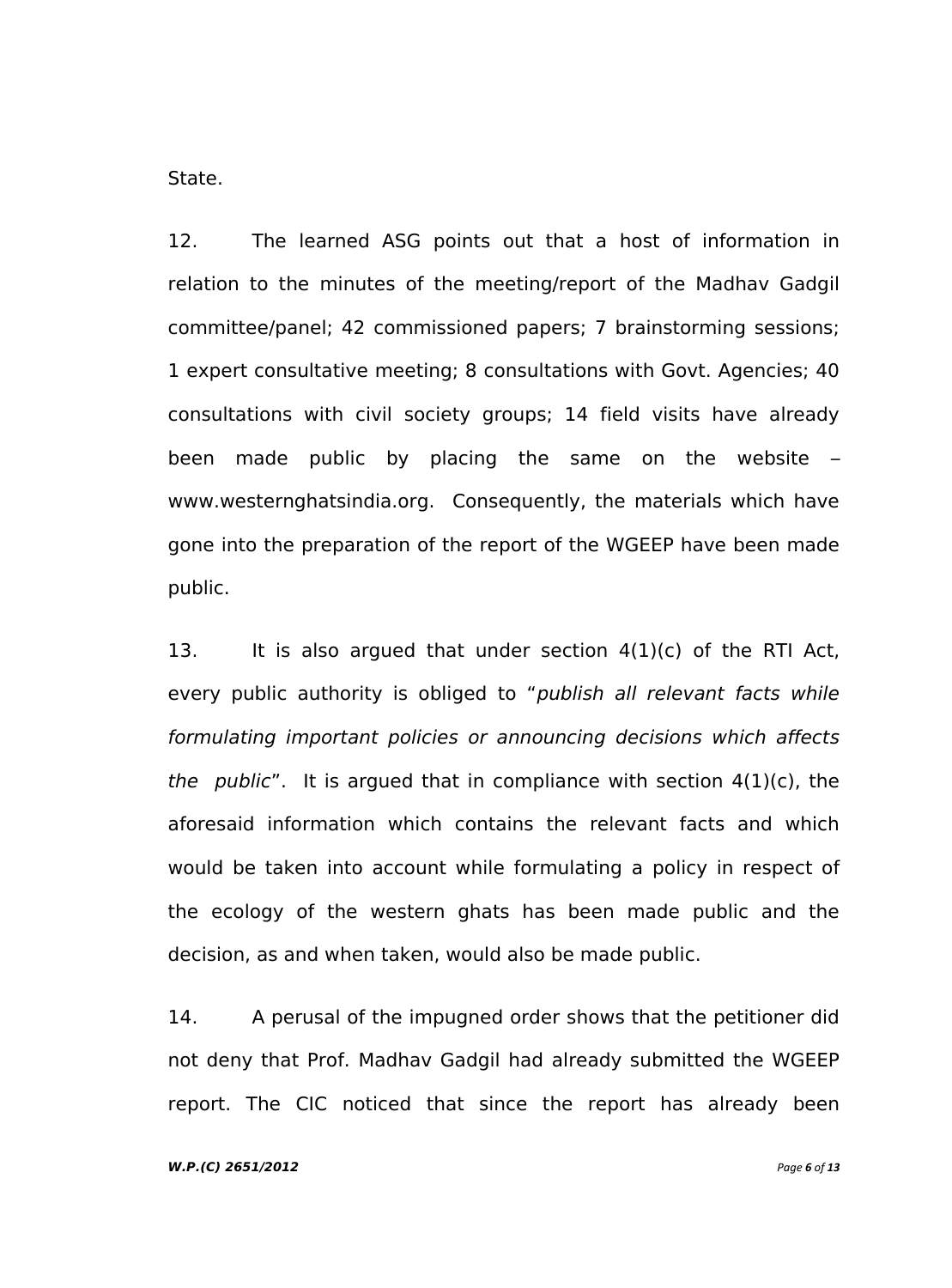submitted by the panel to MOEF, it cannot be called a "Draft" report. The CIC also observes that there is no exemption from disclosure of a report which has not been accepted by a public authority.

15. The submission raised by the learned ASG before this Court with regard to the scientific or economic interests of the State being affected in case the WGEEP report is disclosed has been considered by the learned CIC in the impugned order, *inter alia*, in the following manner:

*"… …. …. It must be remembered that the object and purpose of governance in a democracy is to fulfill the will of the people. The PIO has claimed that the policy is being formulated and hence the report cannot be disclosed. This Bench would like to remember Justice Mathew"s clarion call in State of Uttar Pradesh v. Raj Narain (1975) 4 SCC 428 - "In a government of responsibility like ours, where all the agents of the public must be responsible for their conduct, there can be but few secrets. The people of this country have a right to know every public act, everything that is done in a public way by their public functionaries. They are entitled to know the particulars of every public transaction in all its bearing. Their right to know, which is derived from the concept of freedom of speech, though not absolute, is a factor which should make one wary when secrecy is claimed for transactions which can at any rate have no repercussion on public security".*

*With the advent of the RTI Act, citizens have access to a variety of information held by the government and its instrumentalities. It includes information impacting the environment such as impact assessment reports, clearances, permissions/licenses provided by the concerned ministries, etc. This has enabled citizens to knowledgeably understand the environmental issues affecting our country. Citizens and civil society, who are actively pursuing the*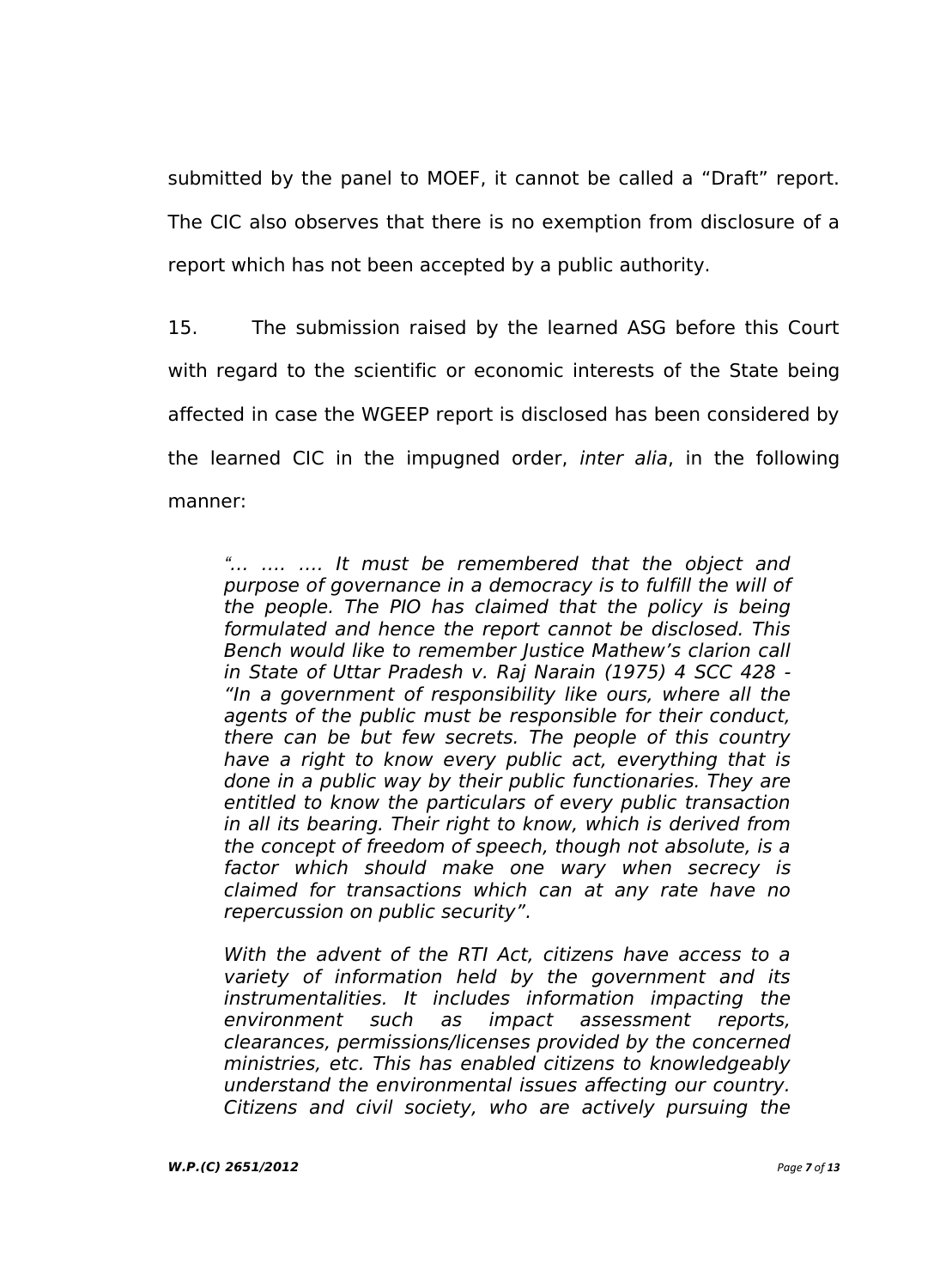*objective of protecting the biodiversity of ecologically sensitive regions, flora, fauna, and endangered species, now have access to information which allows them to obtain a true picture of our ecosystem. The RTI Act has proved to be a crucial tool for creating awareness among citizens and making them cognizant of the realities.*

#### …. … … … ….

*Implementation of proposals for demarcation of ecosensitive zones, whether before or after finalisation of the WGEEP report, is an executive decision. Mere apprehension of proposals being put forth by citizens and civil society who are furthering the cause of environment protection cannot be said to prejudicially affect the scientific and economic interests of the country. Disclosing a report or information does not mean that the government has to follow it. It may perhaps have to explain the reasons to public for disagreeing with a report based on logic and coherent reasons. This cannot be considered as prejudicially affecting the scientific and economic interests of the State.*

### … … …

*The RTI Act recognises the above mandate and in Section 4 contains a statutory direction to all public authorities "to provide as much information suo moto to the public at regular intervals through various means of communications, including internet, so that the public have minimum resort to the use of this Act to obtain information". More specifically, Section 4(1)(c) of the RTI Act mandates that all public authorities shall- "publish all relevant facts while formulating important policies or announcing the decisions which affect public". It follows from the above that citizens have a right to know about the WGEEP report, which has been prepared with public money, and has wide ramifications on the environment. Disclosure of the WGEEP report would enable citizens to debate in an informed manner and provide useful feedback to the government, which may be taken into account before finalizing the same. It is claimed by the PIO that the policy is being formulated and hence the report cannot be disclosed. The law requires*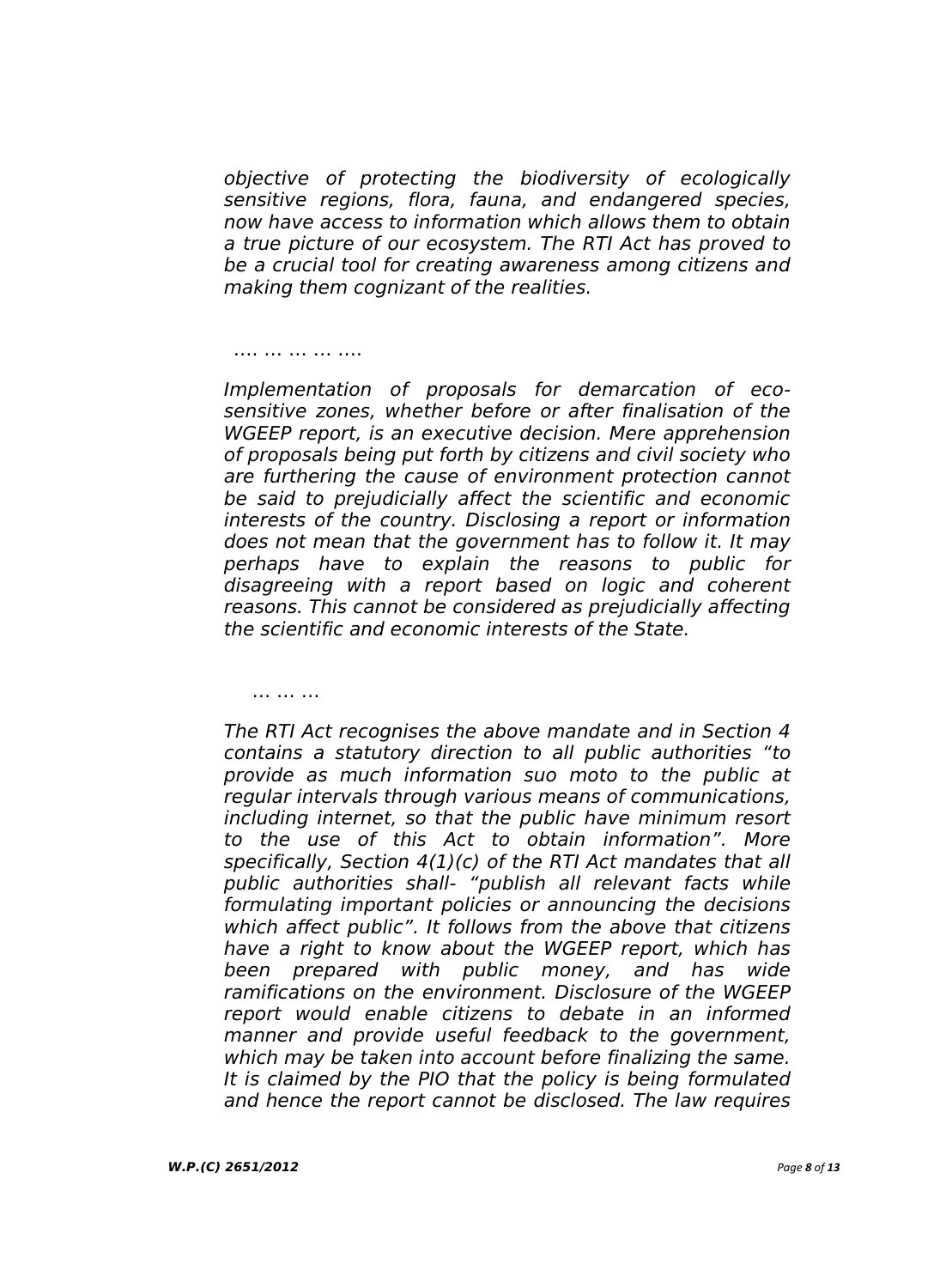*suo moto disclosure by the public authority "while" formulating important policies and not "after" formulating them. Obviously, the thinking was that our democracy is improved and deepened by public participation in the process of decision-making, and not when a policy is finalised and then merely announced in the name of the people.*

*The disclosure of the WGEEP report would enable citizens to voice their opinions with the information made available in the said report. Such opinions will be based on the credible information provided by an expert panel constituted by the government. This would facilitate an informed discussion between citizens based on a report prepared with their/public money. MOEF"s unwillingness to be transparent is likely to give citizens an impression that most decisions are taken in furtherance of corruption resulting in a serious trust deficit. This hampers the health of our democracy and the correct method to alter this perception is to become transparent. Such a move would only bring greater trust in the government and its functionaries, and hurt only the corrupt.*

*The PIO has not been able to give any reason how disclosure would affect the scientific interests of the State. The PIOs claim for exemption is solely based on Section 8 (1) (a) of the RTI Act. The Commission has examined this claim and does not find any merit in his contention that disclosure would impact the economic interests of the Nation. The Commission therefore rejects the PIOs contention that the information sought by the appellant is exempt under Section 8 (1) (a) of the RTI Act".*

16. Having considered the submissions of the learned ASG and perused the record including the impugned order, I am of the view that there is no merit in this petition, and I am inclined to agree with the reasoning adopted by the learned CIC for allowing the respondent's appeal and directing disclosure of the WGEEP report prepared by Prof.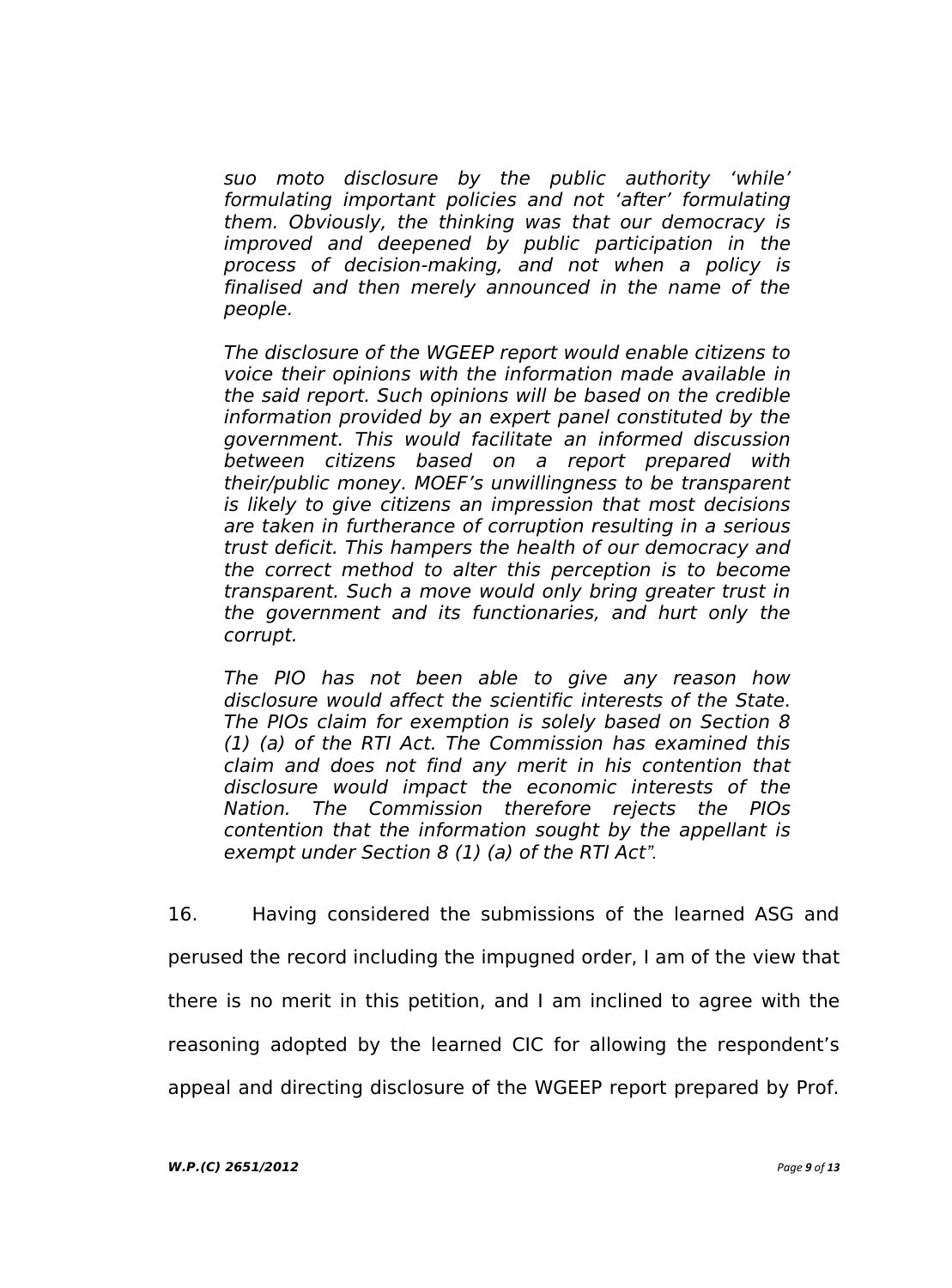Madhav Gadgil committee and panel.

17. It is not the petitioners contention before me that the said WGEEP report is not the final document prepared by the panel headed by Prof. Madhav Gadgil in relation to the western ghats ecology and Athirappilly HEP Kerala. So far as the said panel is concerned, they have tendered their report to the MOEF. Now, it is for the MOEF, in consultation with the affected Sates, to act on the said report. It is for the MOEF and the affected States to either accept/reject, wholly or partially, or with conditions/qualifications/modifications the said report, by taking into account the interests of all stakeholders, and by taking into account the relevant laws, including those applicable in relation to the protection of environment and ecology.

18. If there are any shortcomings or deficiencies in the said report, inter alia, for the reason that the same is based on incomplete or deficient data, or for any other reason, the said factor would go into the decision making process of the MOEF and the concerned States. But it cannot be said that the said report is not final. What is not final is the governmental policy decision on the aspects to which the WGEEP report relates. The said report is one of the ingredients, which the MOEF and the concerned States would take into consideration while formulating their policy in relation to the western ghats ecology.

#### *W.P.(C) 2651/2012 Page 10 of 13*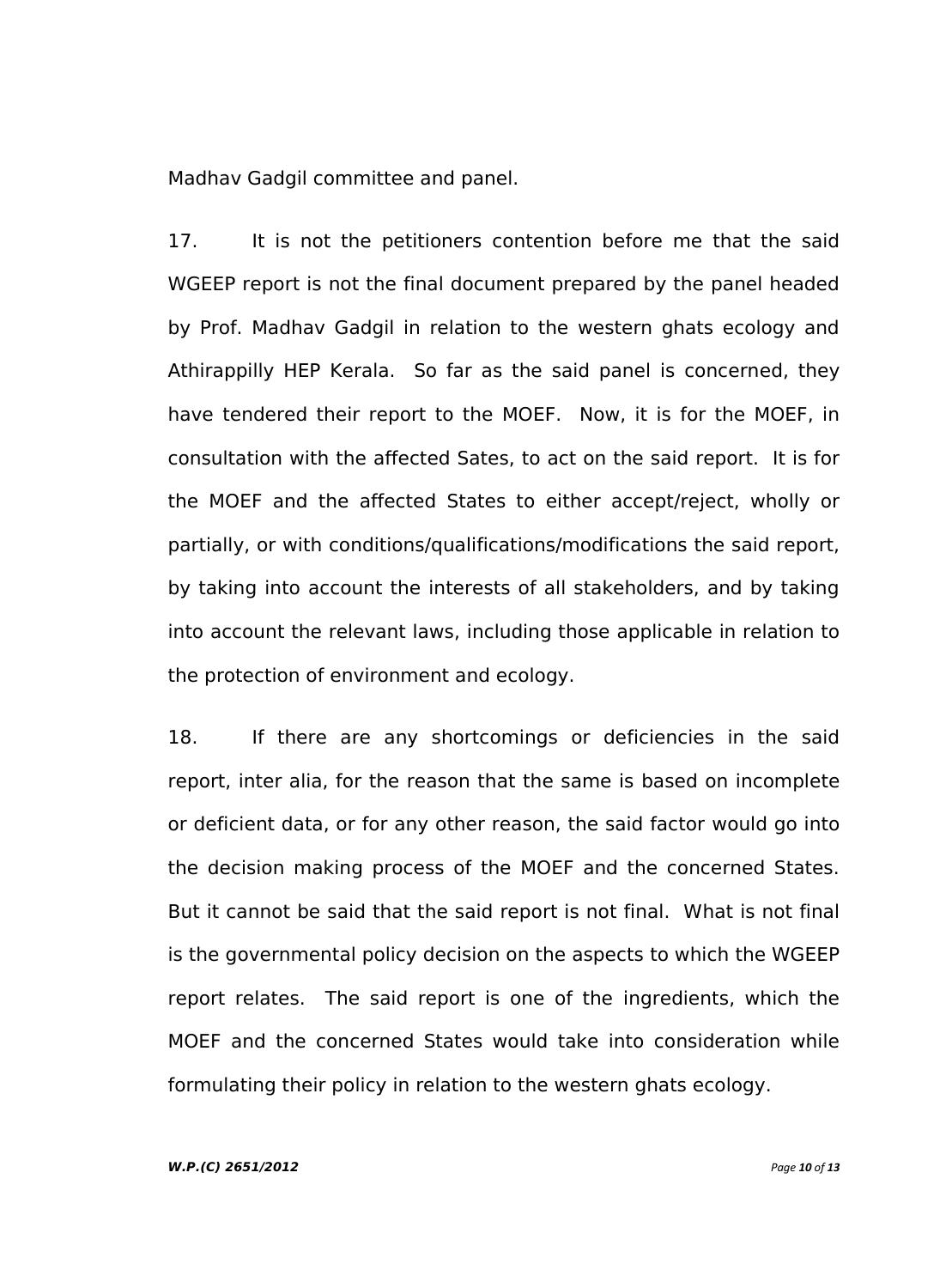19. The consultative process and the involvement of the civil rights groups and all those who are concerned, and who may be affected by the policy that may eventually be made, does not stop after the making of the said report by the WGEEP. In fact, after the making of the said report, the said consultative and participatory process, ideally speaking, should become even more interactive and intense.

20. The endeavour of the petitioner appears to be to withhold the WGEEP report, so as to curb participation of the civil society and the interested environmental groups as also the common man, who is likely to be affected by the policy as eventually framed, in the debate that should take place before the policy is formulated. Before the formation of the policy, all the stakeholders should be able to deal with the report and consider whether to support or oppose the findings and recommendations made therein, and the policy should be eventually formulated after due consideration of all points of view.

21. Obviously, the MOEF and the concerned States would also have their opinion and points of view, which they should put across in the process of any such debate, which may take place either publically or in judicial proceedings. There is no reason for the petitioner to entertain the apprehension that the disclosure of the WGEEP report, at

#### *W.P.(C) 2651/2012 Page 11 of 13*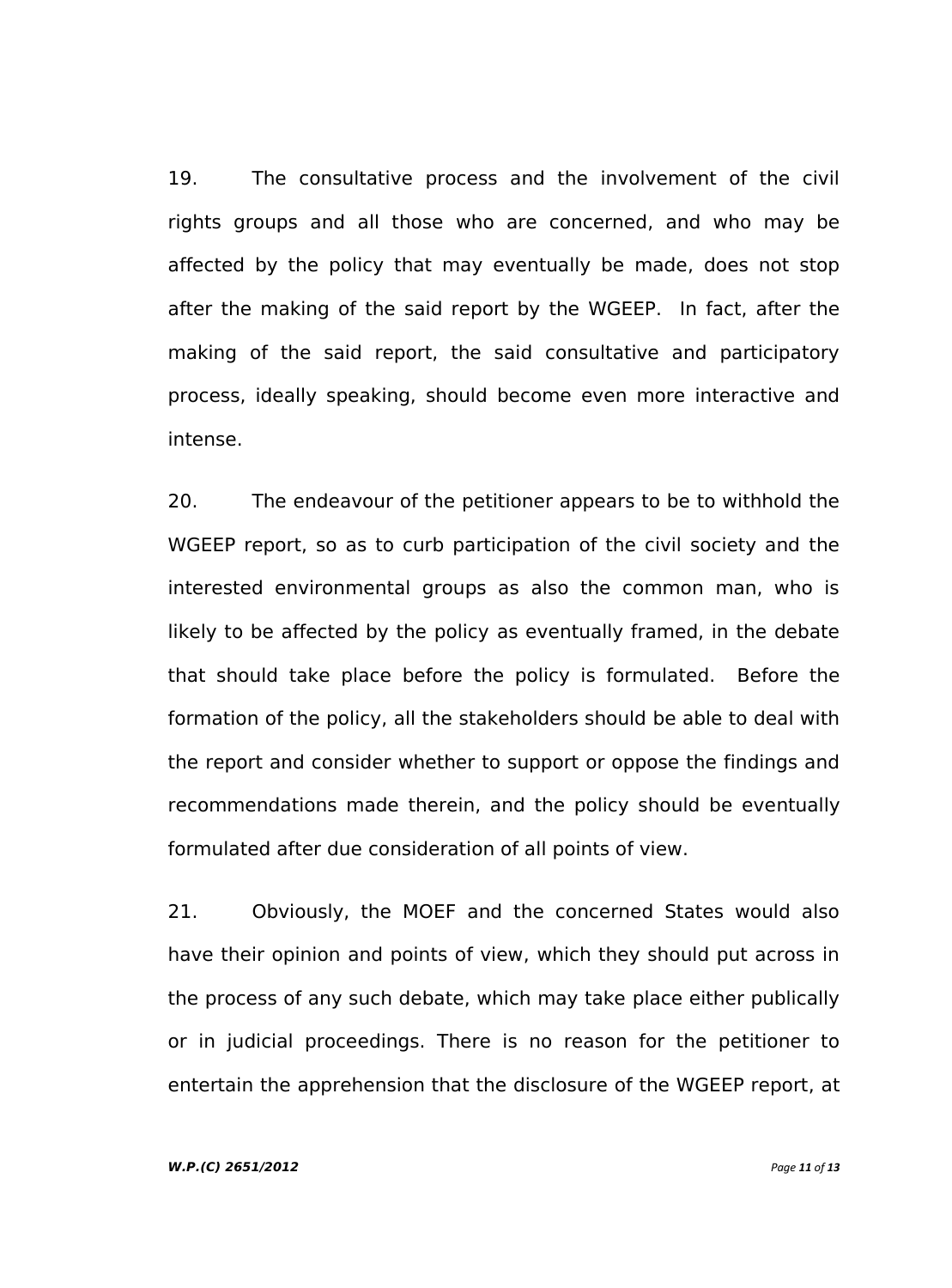this stage, would impede the decision making process, and also would adversely affect the scientific or economic interests of the States. The broad based participative process of debate would, in fact, help the MOEF and the concerned States in arriving at a policy decision, which is in the larger interest and for public good.

22. The submission of the learned ASG founded upon section  $4(1)(c)$  has no merit for the reason that "all relevant facts" which go into the formulation of important policies would not only include the reports and minutes of commissioned papers, brainstorming sessions, expert consultative meetings, field visits etc., but would also include the report prepared by the expert panel on the basis of such raw material. Therefore, it cannot be said that the petitioner, by placing on its website some of the materials which have gone into the preparation of the WGEEP report, has entirely complied with the requirements of section 4(1)(c) of the Act.

23. The scientific, strategic and economic interests of the State cannot be at cross purposes with the requirement to protect the environment in accordance with the Environment Protection Act, which is a legislation framed to protect the larger public interest and for promotion of public good. Policies framed with the sole object of advancing the scientific and economic interests of the State, but in

## *W.P.(C) 2651/2012 Page 12 of 13*